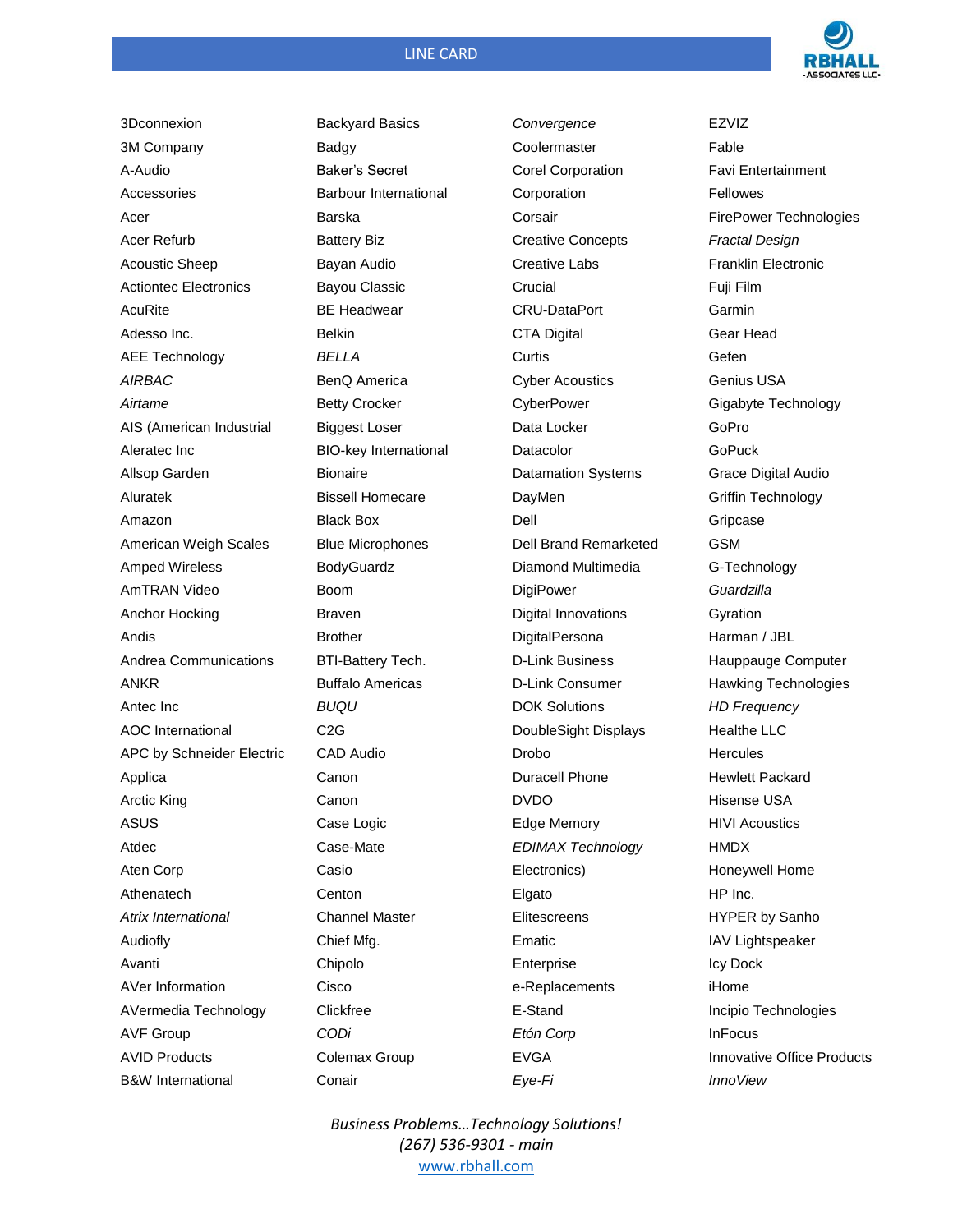## LINE CARD



Intel Corp. Intellinet Interworks Inwin Development IOGear iON Camera ioSafe Inc IRIS Inc *iRULU* J5 Create Jabra JLAB Just Mobile JVC Kanex KanexPro Kanguru Solutions KB Covers Kensington Keytronic KIDdesigns Kingston Klipsch Audio Koss LaCie (Seagate) *Landing Zone* LAVA Computer LeEco Legrand (On-Q/Wiremold) Lenmar Lenovo Lexar Media LG Commercial LG Consumer Lifeworks (iHome) Linksys Livescribe lockncharge Logitech *Luidia (eBeam)* Mac Locks **Macally** 

Magellan *MAGview* Manhattan Martian Watches Maverick **MAXCases** Maxell M-Edge Mee Audio Microsoft Microsoft (cloud services) Mimoco Mobile Edge **Mobility** Mohu MoJoose Inc Monster Digital Mota MSI **MXL** myCharge NEC Display Solutions *NeoLAB* NETGEAR *NEW* Alpha AudioTronics *NEW* Motorola Mobility *NEW* MyGicaTV *NEW* Nightingale Smart *NEW* PK Paris Night Owl NPI Ram Mounts NUU Mobile NVIDIA Corp Nyko NYNE **Octa** OGIO International Olympus America Omron Healthcare Optoma OSD Audio Otterbox / Lifeproof

P3 International Palette Panasonic Pantone *PAPAGO! Inc.* Patriot Memory PC Treasures Pentax Imaging Phiaton Corp. Philips Philips Electronics Philips Monitors Piper Planar Systems PlanITROI (HP Refurb) **Plantronics** PNY Technologies Polk Audio Power Practical Products QFX **ONAP** Q-See Research Inc. Reticare inc *Riotoro Roku* Royal Consumer Russound Sakar International Samsill Samson Technologies Samsung Samsung Accessory Samsung Electronics Samsung Security SanDisk Sanford Brands Sangean America Scosche Seagate Sennheiser Electronic

Sharp Calculator SIIG **SiliconDust** Sima Technologies Simple Home SKECH USA **Smartbotics SmartElectric** SMK-Link SMS Audio Solidtek *Solutions* Sony Southern Telecom Southwire Speck Products Sphero **Sportline** SPY Spyder Digital **Standzout** StarTech.com STM Bags Supersonic Symtek Systems Tablo TarDisk LLC **Targus** *TCL* The Joy Factory **Thecus Thermaltake** Third Wave Power TomTom Toshiba TP-Link TRENDnet Tripp Lite Turtle Beach Twelve South TX Systems

*Business Problems…Technology Solutions! (267) 536-9301 - main* <www.rbhall.com>